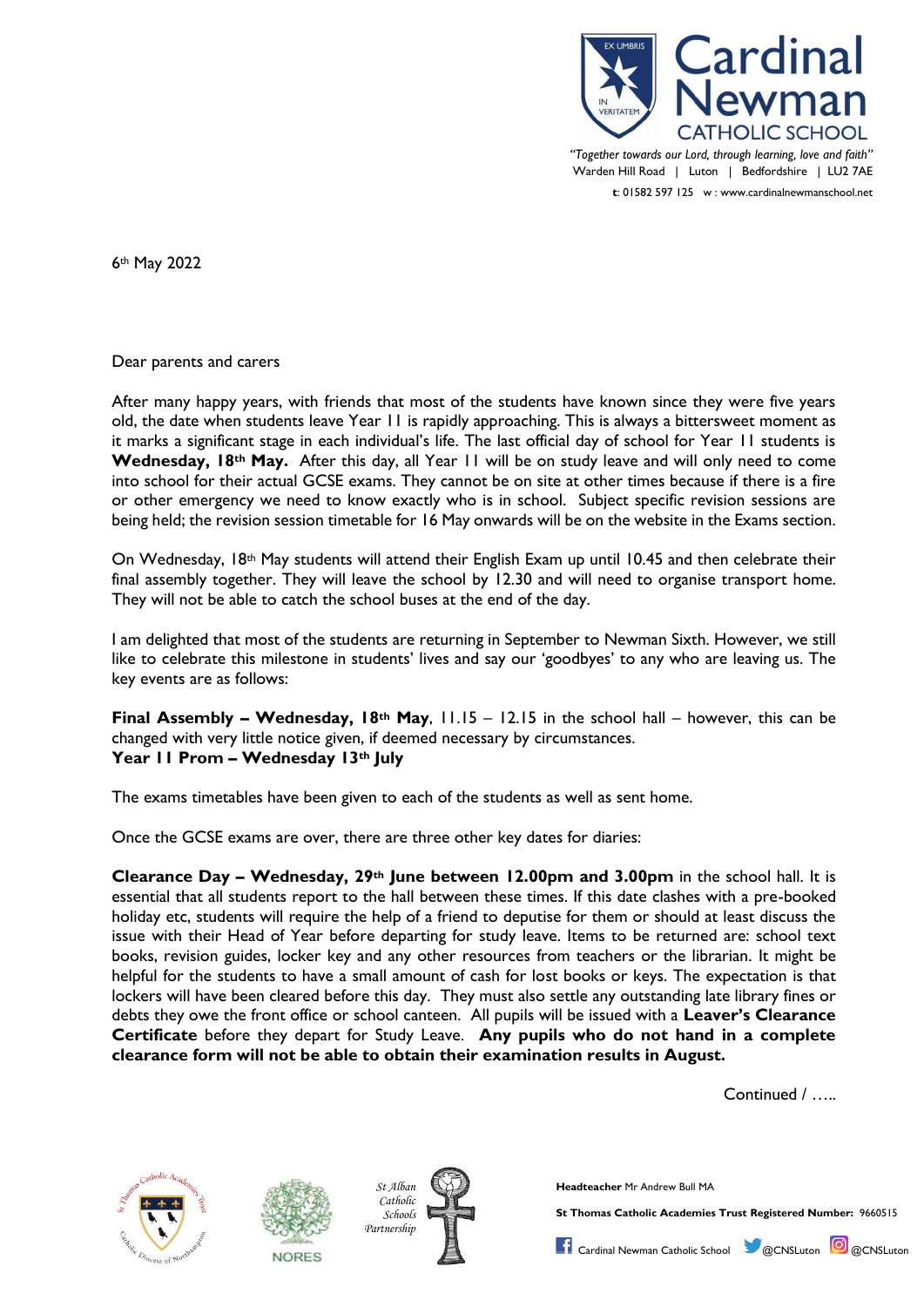

*"Together towards our Lord, through learning, love and faith"* Warden Hill Road | Luton | Bedfordshire | LU2 7AE **t**: 01582 597 125 w : www.cardinalnewmanschool.net

**Newman Sixth induction days for Year 11 students take place on Monday, 11th July and Tuesday, 12th July**. Students are given the opportunity to attend taster lessons of subjects that they have applied to study in the Sixth Form. Students will also receive a detailed presentation on how the Sixth form operates and expectations of students. **It is very important that all applicants for Newman Sixth attend these days with Ms Blackbird.**

**GCSE Exam Results Day – Thursday, 25th August.** Students can collect their results from school between 09:00 – 11:00 - provided that they have handed in a completed clearance form which shows that they have returned all the school's resources and paid any outstanding debts/fines.

It is important for me to point out well in advance our expectations of students' behaviour throughout study leave and the period of exams. At this point in the letter the school has traditionally given a list of things we do not want students to do! Instead, with the full understanding that the school will take very strong action in the unlikely event of any disruption, I would like to **thank** students for the following:

There is a lovely tradition of signing books and exchanging messages. We thank students for writing respectful comments that promote happy memories for all.

Students like to sign one another's shirt to create a souvenir of their time at Cardinal Newman. We thank students for ensuring that these are messages of kindness, fond memories and support that reflect the values and ethos of the school. Any unwanted uniform, after the exams, can be donated to the Friends of Newman to sell / give to parents of younger students. Please ensure that each of the students brings in a spare shirt to sign on the from Monday  $16<sup>th</sup>$  May. They are not to sign shirts that they wear into exams.

It is a time of celebration. I would like to thank our students for setting the very best example on the bus, on the playground and around the school. We will protect students' right to celebrate without any disruption from those who get over excited.

I would like to thank students in anticipation that they go home promptly at the end of the assembly! We know that students will want to celebrate with friends and family – at home!

Attendance at the Prom is linked with good behaviour throughout the whole of the exam period; from Easter up to the end of the final exam. The school reserves the right to withdraw any student's ticket if they do not meet the above criteria.

We are determined that the students will both work hard and enjoy their final weeks at school. I am afraid the consequences for silly behaviour will be very serious indeed, and if you wish to check what the consequences will be you are free to call me in advance. My hope is that the positive message above is respected in the spirit in which it is given. Once every few years we have one or two who do something daft. Sadly, they can ruin the day for students, staff and themselves too. I have every confidence this will not apply to anyone in the current Year 11 who are a lovely group of students!

Continued / …..







*St Alban* **Headteacher** Mr Andrew Bull MA

*Schools* **St Thomas Catholic Academies Trust Registered Number:** 9660515